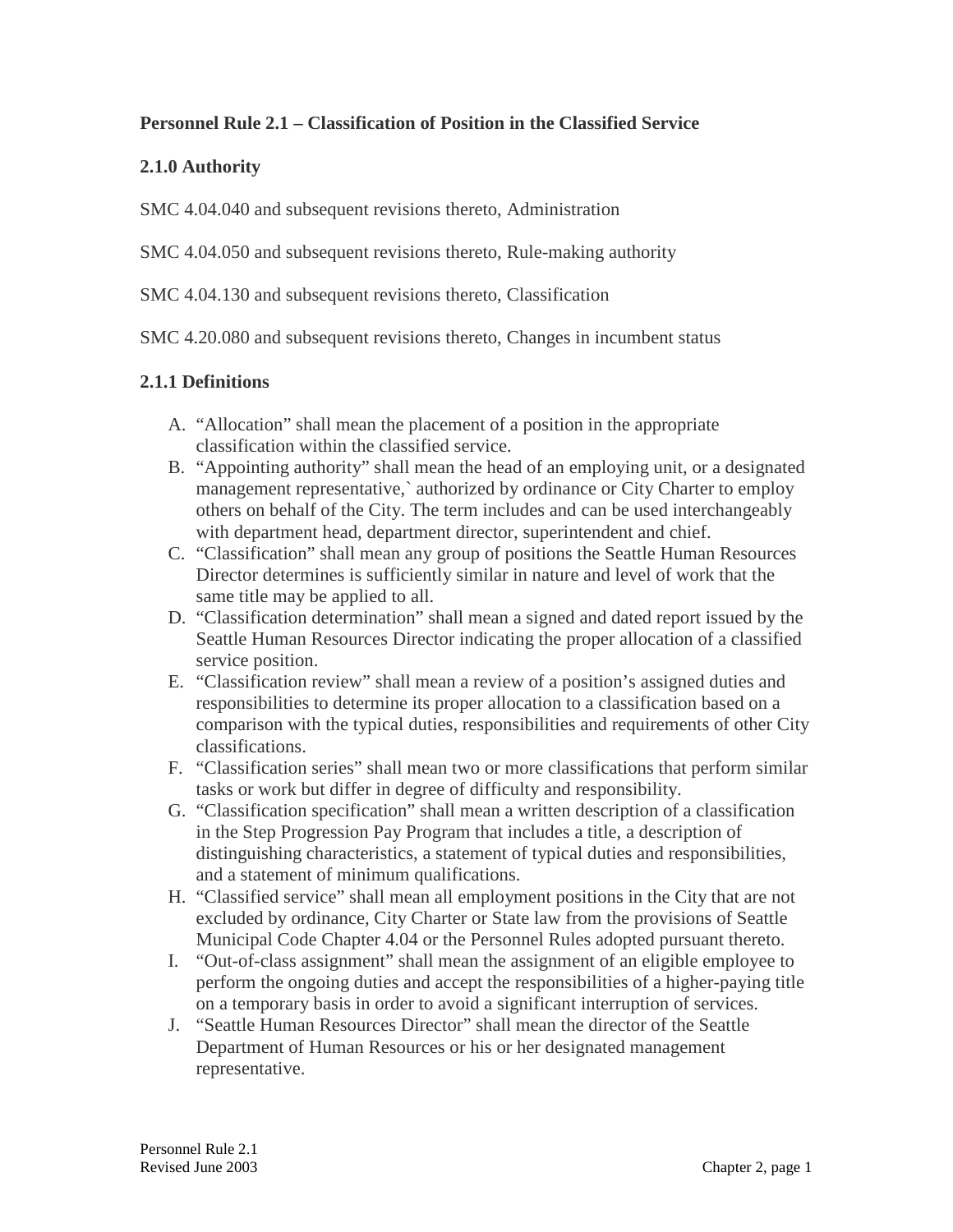- K. "Position" shall mean the selection of duties and responsibilities that constitute the body of work an employee is assigned to perform.
- L. "Position incumbent" shall mean the employee who has a regular appointment to a specified position.
- M. "Reallocation" shall mean the placement of a position in a different classification because its management has made a deliberate decision to assign to it a new body of duties that substantively changes its nature and scope.
- N. "Reclassification" shall mean the placement of a position in a different classification due to the gradual accretion of duties over a period of 6 months or longer, that substantively changes its nature or scope.
- O. "Reconsideration" shall mean a process whereby a position incumbent or departmental management may, following the issuance of a classification determination, submit additional information to the Seattle Human Resources Director that they believe may change such determination.
- P. "Regularly appointed employee" shall mean an employee who has a probationary, regular or exempt appointment to a position of City employment.
- Q. "Status" shall mean the condition of being probationary or regular in the current classification.
- R. "Step Progression Pay Program" shall mean a compensation system that provides for salary progression based on length of service.

# **2.1.2 Application of this Rule**

- A. This Rule applies to regularly appointed employees in the classified service.
- B. For regularly appointed employees in the classified service who are represented under the terms of a collective bargaining agreement, this Rule prevails except where it conflicts with the collective bargaining agreement, any memoranda of agreement or understanding signed pursuant to the collective bargaining agreement, or any recognized and established practice relative to the members of the bargaining unit.
- C. This Rule does not apply to individuals who are employed under the terms of a grant that includes provisions that conflict with this Rule.
- D. This Rule does not apply to individuals hired by the City on a temporary, intermittent or seasonal basis, or for a work schedule of fewer than 20 hours per week; nor does it apply to individuals hired under contract to the City.
- E. Appointing authorities may establish written policies and procedures for the implementation and administration of this Rule to facilitate the management of the personnel system within their employing units, provided that such procedures do not conflict with the provisions of this Rule.

# **2.1.3 Classification of Positions**

A. The Seattle Human Resources Director is authorized to classify each position in the classified service.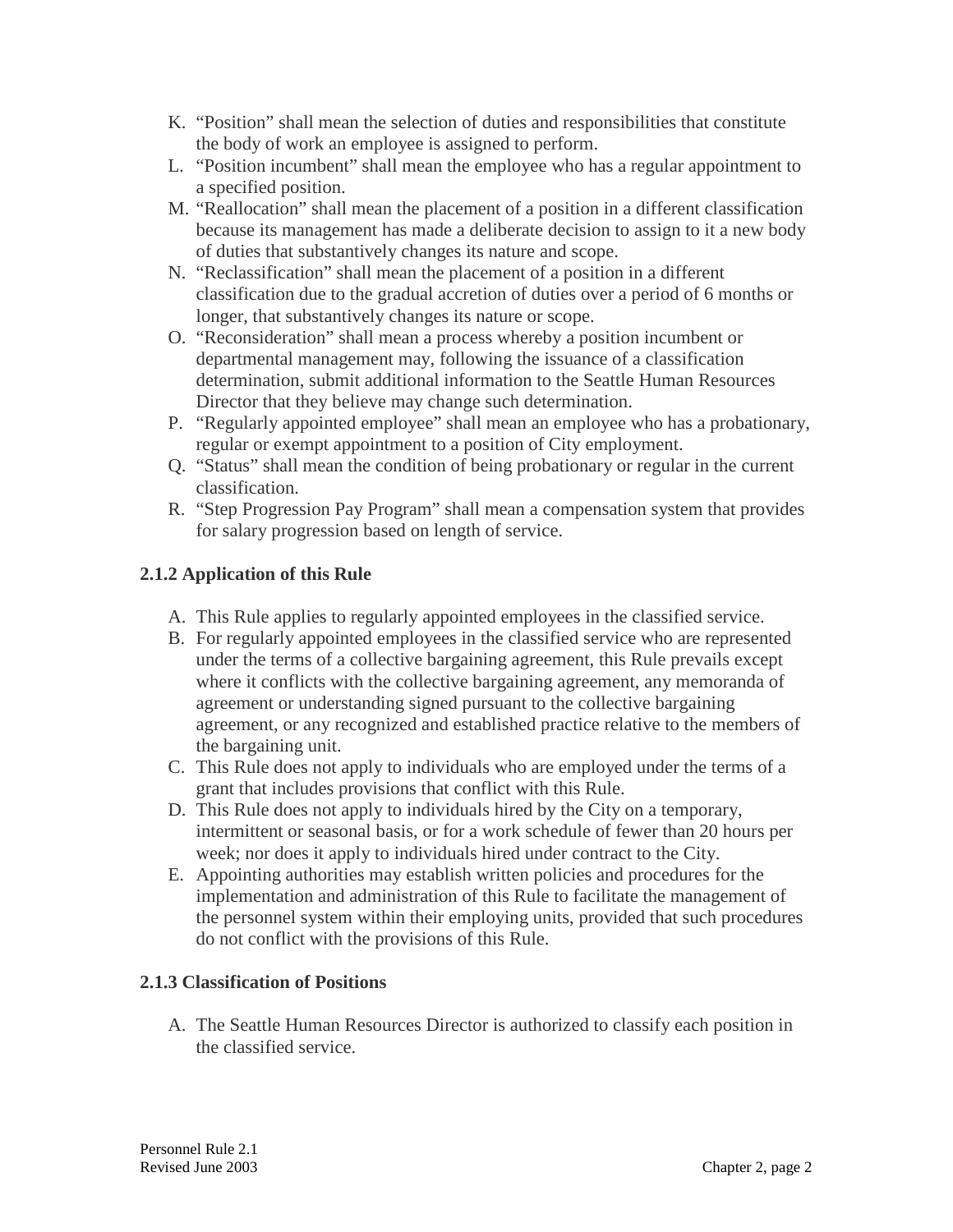- B. The Seattle Human Resources Director shall allocate to the same classification positions that are assigned substantially similar work at similar levels of complexity and responsibility.
- C. The Seattle Human Resources Director shall allocate to the same classification series positions that are assigned substantially similar work at differing levels of complexity and responsibility.
- D. The appointing authority is responsible for the delegation and management of work within the employing unit.

### **2.1.4 Review of Position Classification**

- A. A classification review is required when:
	- 1. The appointing authority changes, on other than an out-of-class basis, the body of work that is assigned to a position such that the current allocation no longer applies to the body of work performed.
	- 2. A position incumbent accretes, over a period of at least 6 months, additional tasks and responsibilities such that the current allocation no longer applies to the body of work performed.
	- 3. The appointing authority proposes the establishment of a new position within the employing unit.
- B. The appointing authority shall timely submit a request for classification review, including a signed and dated position description questionnaire, to the Seattle Human Resources Director.
- C. The incumbent of a position may request a classification review of the work assigned to his or her position with or without the concurrence of the appointing authority if:
	- 1. The position incumbent has accreted over a period of at least 6 months a body of work that is not adequately described by the current classification specification or other official job description for the position on file with the Seattle Human Resources Director; and
	- 2. The new or additional tasks and responsibilities do not represent an out-ofclass assignment.
- D. Effective September 30, 2003, retroactivity of classification determinations is limited to 30 calendar days prior to the date a completed position description questionnaire is received by the Seattle Human Resources Director A position incumbent may submit a signed and dated position description questionnaire directly to the Seattle Human Resources Director, in which case retroactivity of the classification determination is limited to 30 calendar days prior to the date it is received by the Director. A request for an exception to the effective date as specified in this Rule must have the written concurrence of the appointing authority and the City's Finance Director.

# **2.1.5 Implementation of a Classification Determination**

A. The appointing authority must approve a classification determination before it is implemented. If the appointing authority determines that a classification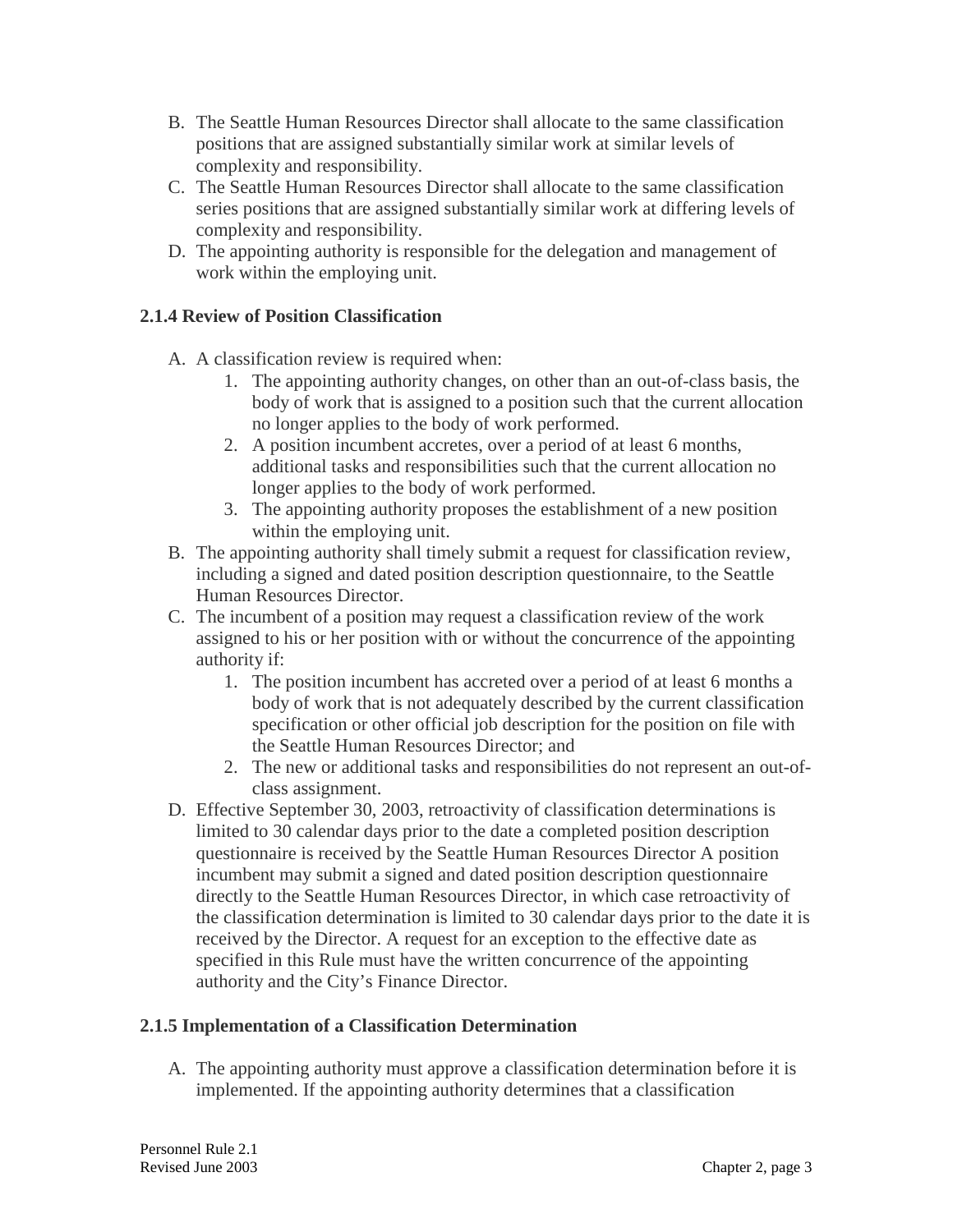determination is the result of improperly assigned or accreted duties, he or she may reassign the duties in question to another properly classified position rather than implement the classification determination. The appointing authority shall notify the Seattle Human Resources Director of his or her decision not to implement the classification determination within 30 calendar days of the date of the Seattle Human Resources Director's transmittal of such determination. The reassignment of duties must be reviewed by the Seattle Human Resources Director to ensure no impact on the second position's allocation.

B. The incumbent of the first position must be correctly compensated for the performance of any higher level duties from the time the duties were assigned or fully accreted, according to the classification determination, until they are reassigned to another position.

### **2.1.6 Effect of Classification Changes on Incumbent**

- A. Retitling: When the title of a classification is changed without a change in duties or responsibilities, the incumbent will have the same status in the class (i.e. probationary or regular) as he or she previously held. The employee's service credit for purposes of layoff shall carry forward into the new classification.
- B. Reclassification:
	- 1. When a position is reclassified because of a gradual change in the nature, scope or complexity of the duties, the incumbent will have the same status (i.e., probationary or regular) as previously held. The employee's service credit for purposes of layoff in the new classification shall accrue from the effective date of the classification determination.
	- 2. In the case of a reclassification which results in a reduction to a position with a lower maximum pay rate, the appointing authority may transfer the incumbent to a vacant position in the original classification in the same employing unit. If there is no vacant position in the original classification in the employing unit, the appointing authority will reduce the incumbent to the lower-paid classification.
	- 3. Assignment of duties on an out-of-class basis does not constitute a gradual change in duties.
- C. Reallocation: When an appointing authority, deliberately and usually prospectively, assigns a new body of work to a classified service position resulting in a classification change, the reallocated position will be filled by a selection process. If the appointing authority intends to consider the position incumbent for appointment, the selection process may be limited to a qualifications audit by the Seattle Human Resources Director.
	- 1. If the incumbent is not selected for the reallocated position and cannot be moved to a vacant position in the previous classification, the appointing authority shall request an order of layoff be prepared for the position's previous classification.
	- 2. If the incumbent is selected for the reallocated position, the appointment thereto will be treated as a promotion, reduction, or transfer, depending